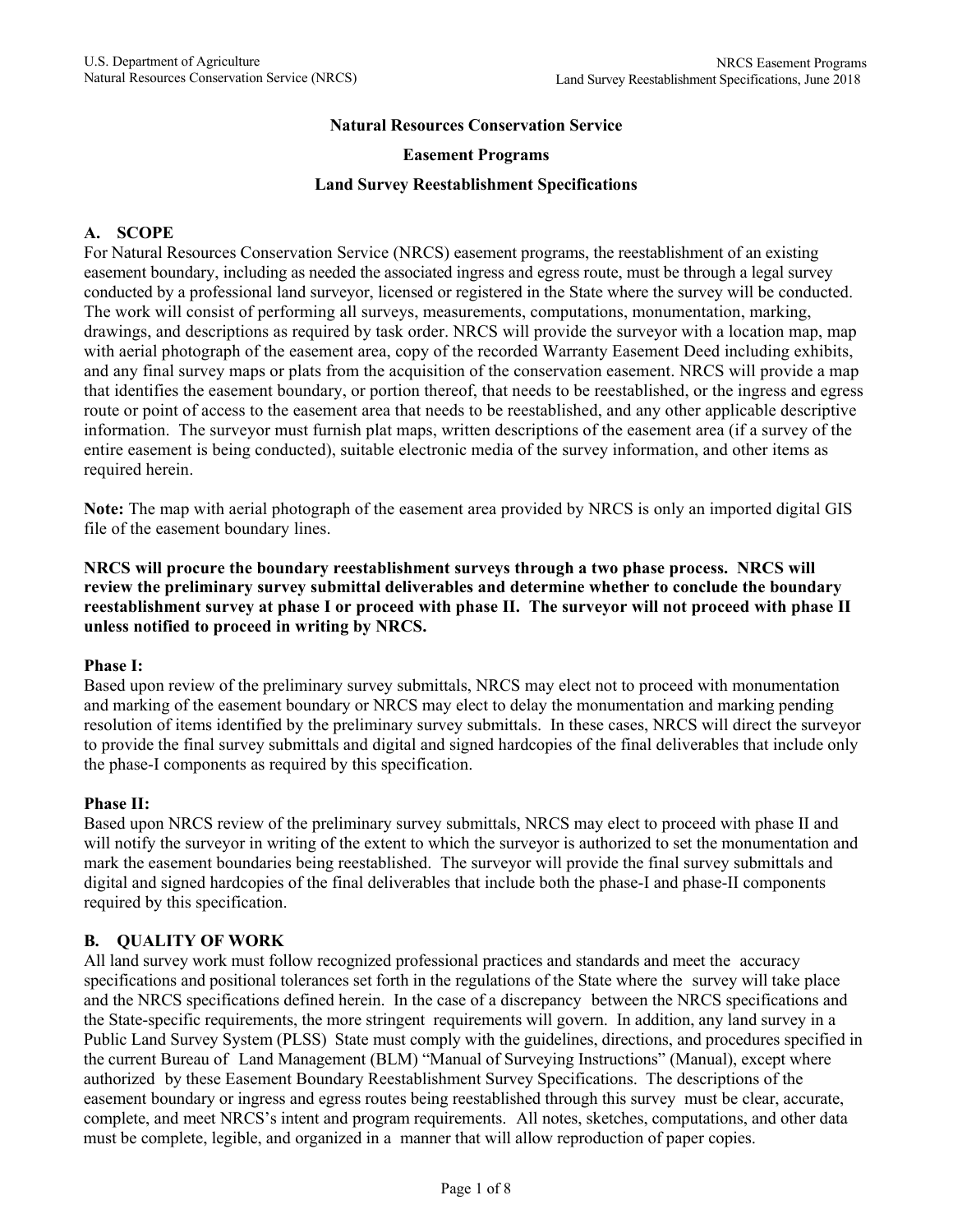# **C. PERSONNEL AND EQUIPMENT**

All work must be performed by, or under the direct supervision of, a person licensed or registered to practice land surveying in the State where the land survey is to be conducted. Other support personnel must have the training and experience to perform the work competently. Equipment for surveys must be of the quality and condition to provide the accuracy required. Equipment must be in good condition and in proper adjustment at all times. The surveyor must keep a record of all adjustments and provide records as requested. The surveyor will select the methods and instruments to be used for field data collection and boundary location. Various survey methods such as traverse, triangulation, satellite and inertial positioning systems may be used.

The NRCS contracting officer (CO) may, at his or her discretion, designate a contracting officer's representative (COR) or a technical representative to assist in preparing, inspecting, and accepting the professional easement boundary reestablishment surveying services contract. The COR or technical representative, will be determined on a State-by-State basis and will be referenced in the work order.

## **D. NOTIFICATION OF INTENT OF REESTABLISHMENT SURVEY**

NRCS will notify the landowner that a reestablishment survey is being conducted on the easement area. Prior to the start of easement boundary reestablishment survey field work, the surveyor must conduct an onsite presurvey field visit with NRCS. During this onsite visit, the easement boundaries that are being reestablished, disputed or that need verification will be reviewed, as will the easement ingress and egress route or points of access as needed. Each request for easement boundary reestablishment surveying services will be task and site specific. NRCS will determine the areas or sites needing easement boundary reestablishment surveying services and will provide instruction as to the scope of surveying services and deliverables needed. The surveyor will discuss with NRCS the scope of fieldwork that will be required to meet the needs of the specific project and what to expect as a final product in the deliverables. NRCS will provide the surveyor with a copy of the recorded Warranty Easement Deed, including all exhibits to the deed, a copy of the easement boundary survey or description (if available), and location map or aerial photograph of the easement area with the easement GIS layer shown. NRCS will also provide a map identifying any areas of concern or dispute to be surveyed.

### **NOTE: Any map that is not the recorded easement boundary survey map is only a general representation of the existing easement boundary.**

Before survey fieldwork begins, the surveyor must notify the NRCS representative or designated conservationist and the landowner of the date and time the survey will be conducted. Notification must be provided a minimum of 3 business days prior to beginning work. If the work is not started on the planned date, the surveyor must notify the designated conservationist, COR, and landowner of the revised date and time that work will begin.

### **E. SURVEY AREA**

The surveyor must inspect documents provided by NRCS, recorded documents in the county register's office, and other documents found during his or her research for the purpose of retrieving deeds and plat maps for the subject and adjoining properties. Recorded easements, rights-of-way, encroachments and other such exceptions must be plotted and shown on the final plat of the easement boundary reestablishment survey unless instruction to remove such exceptions is given by the CO in writing.

All private and public roads and associated road rights-of-way or road easement areas that lie within the area being surveyed must be physically located and must be shown on the plat of survey. When reestablishing the boundaries of entire easement area, the gross easement area must be reported by the surveyor and then the net area must be computed by subtracting the road rights-of-way from the exterior perimeter boundary area. Both areas must be computed to the nearest hundredth of an acre.

**When performing a complete easement boundary reestablishment survey**: The surveyor must show latitude and longitude along with the State Plane Coordinates based on the North American Datum of 1983 (NAD 83) for the following: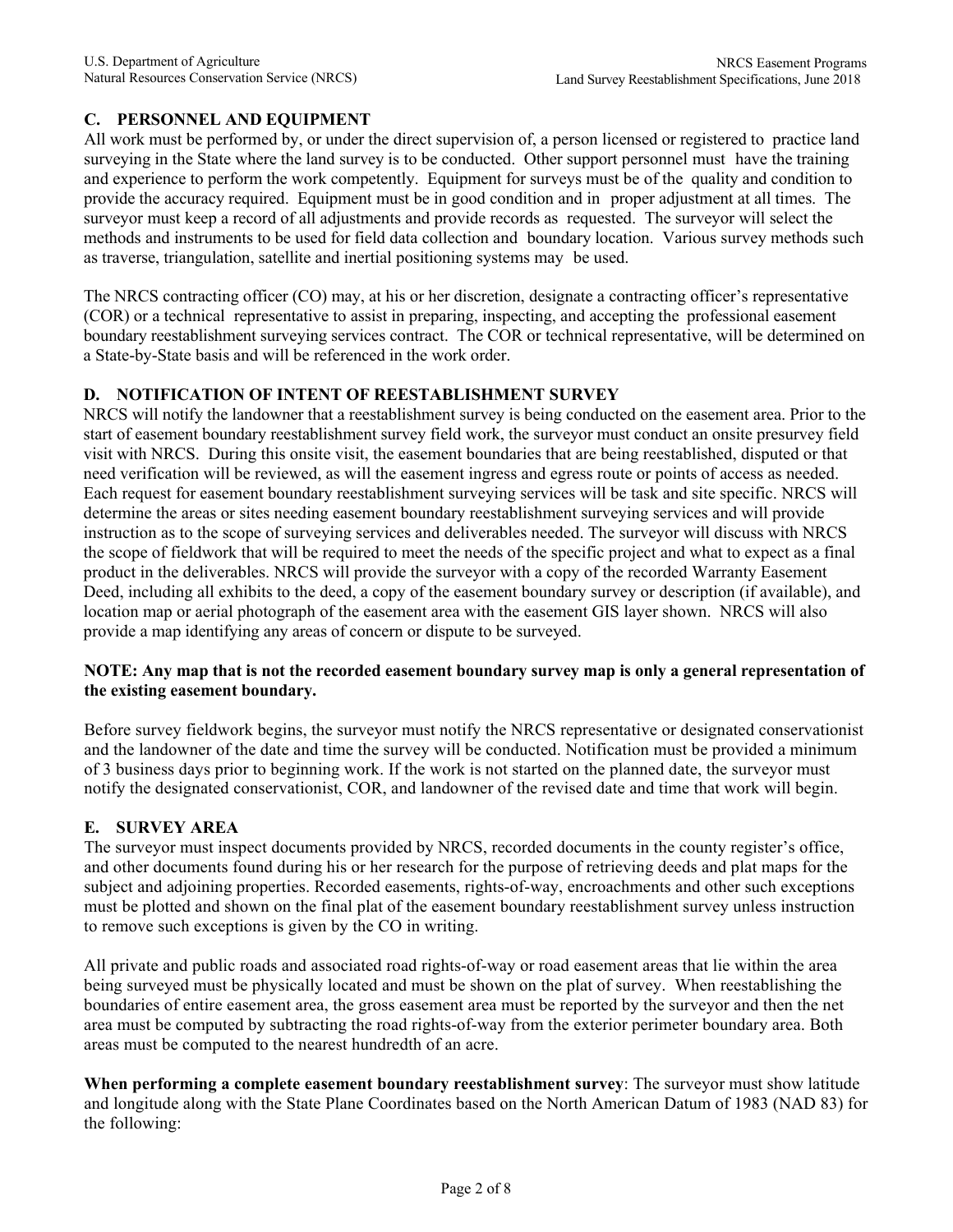- 1. The point of beginning for the easement area
- 2. The point of beginning for the ingress and egress to the easement area, if applicable
- 3. At least four other corners of the easement area

**When performing a partial easement boundary reestablishment survey**: The surveyor must show latitude and longitude along with the State Plane Coordinates based on the North American Datum of 1983 (NAD 83) of all corners or angle points surveyed and will show the remainder of the easement area plotted from the survey recorded with the Warranty Easement Deed and correlated to the coordinate system of the retraced boundaries. **The easement boundary lines not surveyed must be clearly defined and noted on the plat of survey.**

All coordinate values shown will be georeferenced to the National Spatial Reference System (NSRS) in compliance with BLM "Incorporating Standards for the Positional Accuracy of Cadastral Surveys When Using Global Navigation Satellite Systems" and documented in such a manner that future surveyors can confidently replicate the position.

The surveyor is not required to resolve title or possession conflicts, but is required to report facts and any professional opinions that may be relative to the possession or conflict. The surveyor must not modify the recorded easement boundary being surveyed at the direction of the landowner. Only the CO with written authorization from the NRCS Easement Programs Division may instruct the surveyor to deviate from the existing easement boundary.

## **F. BOUNDARY LINES AND MARKING (PHASE II ONLY)**

When monumentation and boundary marking is required by NRCS on all or part of the easement boundary as part of a phase-II deliverable, the monumentation and marking must be completed in accordance with this section. The reestablished easement boundary line must be marked with visible monuments, witness posts with signs, painted tree blazing, and signs as appropriate. The markings must be visible from one marking to the next. All signs, markers, blazing, and painting must face away from the easement area.

Monuments and witness posts with signs must be installed by the surveyor prior to delivery of the final submittals of the survey, unless otherwise specified by the NRCS CO. For the portion of the surveyed boundaries NRCS requires to be marked, the monuments and witness posts with signs must be installed at each corner, angle point, road crossing, intersection of property lines, and approximately every 500 feet along the easement area boundary in open areas. In wooded areas, the surveyor must either blaze all 6-inch-minimum diameter (DBH) and larger trees that lie completely or partially within 3 feet inside of the easement boundary line and set monuments and witness post with signs approximately every 500 feet or install additional monuments and witness posts with signs approximately every 200 feet.

Trees that are blazed must be blazed with two parallel horizontal marks facing away from the easement boundary, and trees intersecting the easement boundary line must be blazed with one vertical mark at both points where the easement boundary line penetrates the tree. The blazed marks must be painted with white tree marking paint.

Property lines lying within wooded areas less than 100 feet wide (e.g., fence rows) with open agricultural or undeveloped land on either side are not subject to wooded area standards. Monuments and witness posts must not be placed in the flow line of drainage ditches.

All monuments must be thoroughly described and specifically identified as set or found, whenever shown on maps or referred to in documents prepared by the surveyor. Descriptions of monuments must be sufficiently detailed to readily facilitate future recovery by other surveyors and to enable positive identification.

All monuments must be a minimum of 5/8-inch diameter solid steel and a minimum of 24 inches long. Monument caps (approved by NRCS) must be placed on each monument. In open areas, the monument must be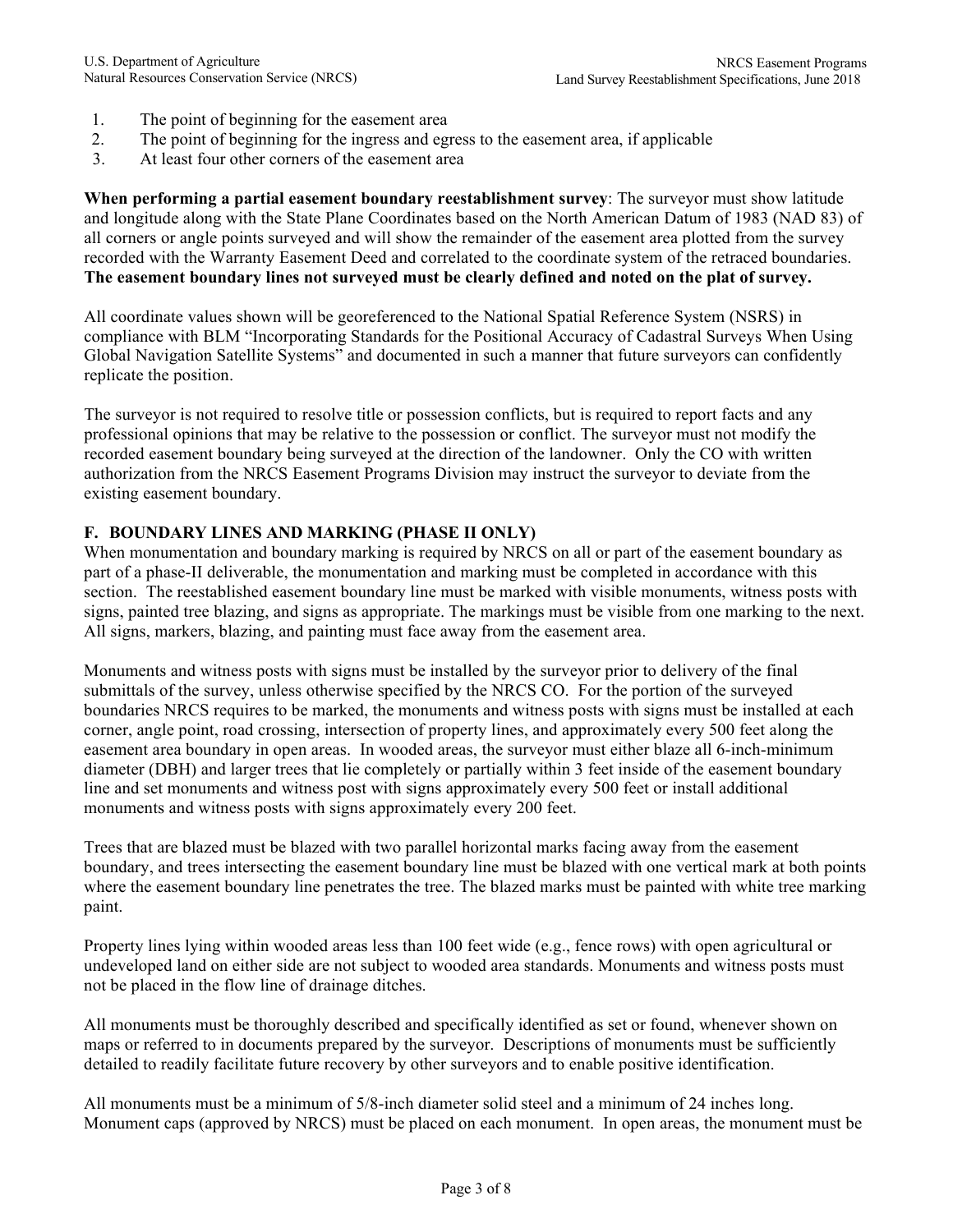driven just below the ground surface. In wooded areas, monuments are not driven below the ground surface. If there is a reason that such a monument cannot be established, the reason for a deviation from the NRCS specifications must be noted on the face of the plat of survey.

The surveyor must provide witness posts, sign bolts, and nuts. NRCS will provide the signs, and the surveyor is required to pick them up at a location designated by NRCS. The surveyor must attach an NRCS boundary sign to the top of each witness post using a galvanized nut and bolt. Sign bolts must have a minimum length so as to protrude at least 1 inch past the firmly tightened nut and must be bent after attachment to the signs and posts to prevent the nuts from separating from the bolts. Witness posts must be steel "U" channel posts at least 78 inches in length and have a minimum weight of 2 lbs. per foot. Posts must be of a natural color, preferably green. Securing the signs using a wire attachment is not acceptable.

An offset witness corner is required on each boundary line intersecting a river, creek, bayou, lake, drainage ditch, or other water body boundary and for angle points that lie within the water boundary. The witness corner must be monumented to provide a visual marker on the ground for use in maintaining the boundary integrity. Witness corner locations must be as close to the actual corner as practicable considering such factors as visibility, potential stream bank changes, encroachment, and recreational use in the area. Witness corner locations with bearings and distances to the actual corners must be clearly documented on the survey plat of the easement area and cited in the conservation easement boundary description.

# **G. INGRESS AND EGRESS ROUTE**

When the surveyed ingress and egress route is being reestablished, the surveyor must provide a legal description that delineates the route of ingress and egress to and from the easement area as recorded with the Warranty Easement Deed. The survey description of the route of ingress and egress to the subject property must be shown as exhibit B to the survey and shown on the survey plat. **For phase II only, monuments must be set at the points where the ingress and egress route intersects the easement boundary.**

# **H. SURVEY DATA**

All survey data obtained by the surveyor must be recorded and maintained in accordance with State standards of practice.

# **I. INSPECTION OF WORK**

The NRCS CO, COR, technical representative, or designated conservationist may make periodic inspections of any phase of the work as it progresses. The surveyor must, without charge, make available for inspection originals or copies of such items as field notes, working plats and drawings, material obtained through research, computation sheets, computer printouts, correspondence to and from adjoining landowners, and any other item deemed necessary to ensure contract compliance and to verify accomplishments.

#### **J. PRELIMINARY SURVEY REVIEW and FINAL SURVEY SUBMITTALS Preliminary Survey Submittal:**

Prior to submittal of final, hardcopy documents, the surveyor must notify the NRCS CO, COR, or technical representative that the field work has been completed and submit unsigned electronic PDF files of the draft survey, computer-generated easement boundary closure tabulation of bearings or data reflecting the accuracy of the survey, surveyors report and SHP and associated files to the COR or technical representative for review and comments. **Survey descriptions of the easement area and the route of ingress and egress to the easement area are required when a boundary reestablishment survey of the entire easement is being conducted.**

The preliminary survey submittals must be of sufficient detail for complete review. All areas of conflict, such as but not limited to disputes, gaps, overlaps, possession, and riparian boundaries, must be shown. The NRCS CO, COR, or technical representative will review the preliminary survey documents based on the NRCS Easement Boundary Reestablishment Survey Specification requirements and notify the surveyor of any initial revisions or modifications required.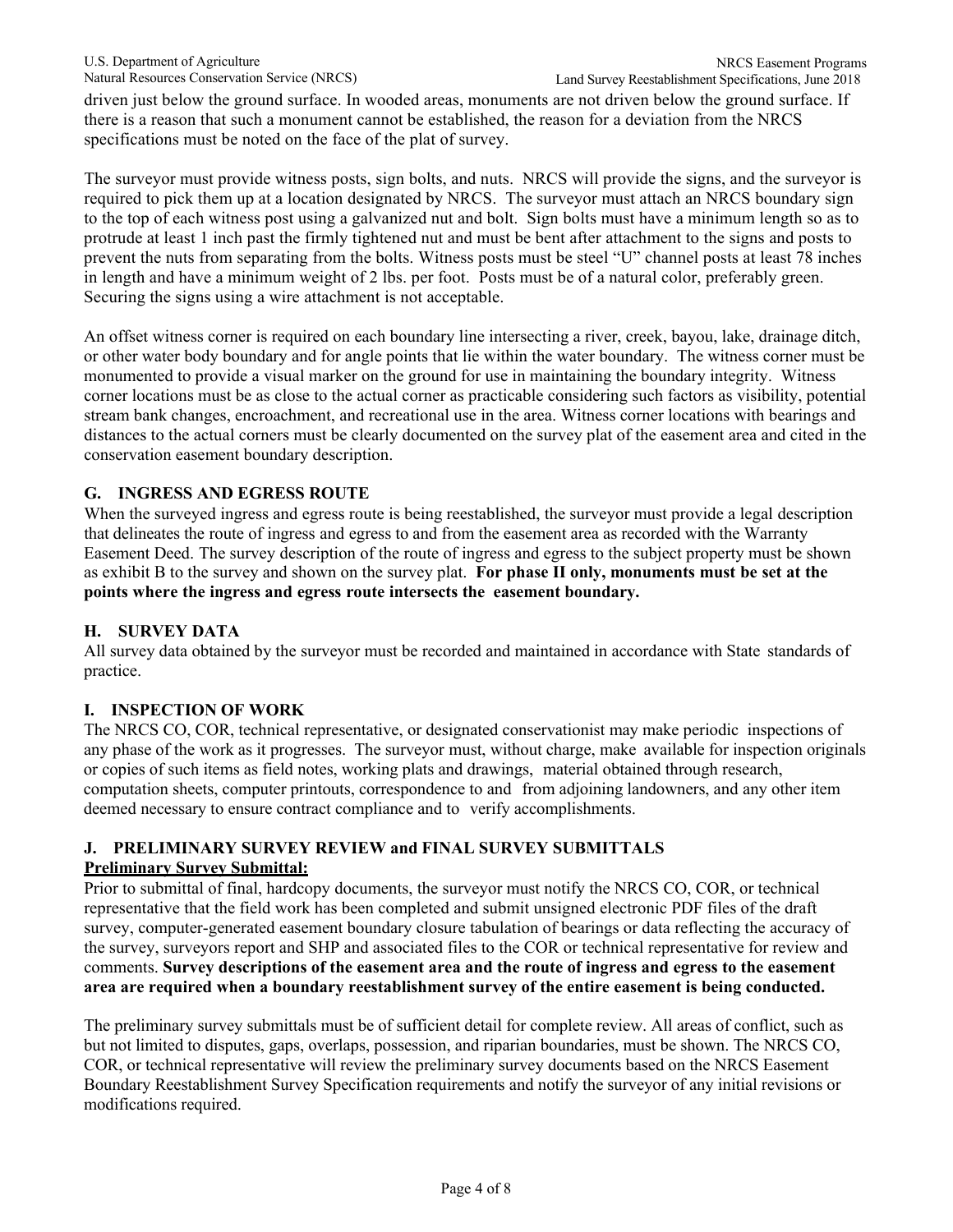Once the preliminary survey submittals are reviewed and approved the CO, COR or NRCS technical representative will notify the surveyor to submit the final deliverables for phase I or to proceed with phase II. **No placement of any monumentation or marking of any lines in the field is authorized until NRCS has reviewed the preliminary survey submittal, determined any needed revisions have been completed, and notified the surveyor to proceed with the monumentation of the reestablished easement boundary lines (phase II).**

## **Phase I:**

In the cases where NRCS elects not to proceed with the monumentation of the easement boundary or to delay the monumentation of the easement boundary pending resolution of issues identified by the preliminary survey submittals, NRCS will conduct an in-office review the materials provided and complete the phase I portion of the **"Easement Boundary Reestablishment Survey Review Memorandum to the File."** Following the NRCS review, the CO, COR or NRCS technical representative will instruct the surveyor to provide signed hardcopies of the final survey submittal and deliverable items that include only the phase-I components as required by this specification.

Payment for phase I will be for the work associated with generating the phase-I deliverables and based upon the approval of the phase-I final survey submittal and deliverables.

## **Phase II:**

If NRCS elects with to proceed with phase II, the CO, COR, or NRCS technical representative will provide written authorization to the surveyor to set the monumentation and mark the surveyed easement boundaries being reestablished. After the surveyor receives written authorization from NRCS to proceed with phase II, the surveyor will install the monumentation and markers in accordance with NRCS instructions and this specification. The surveyor will submit the revised unsigned PDF preliminary deliverable of the survey reflecting the monumentation as set to NRCS upon completion of the field work. **Updated survey descriptions of the easement area and the route of ingress and egress to the easement area are required when a boundary reestablishment survey of the entire easement is being conducted.** NRCS will conduct an onsite field review with the landowner to document the onsite review and complete the phase-II portion of the **"Easement Boundary Reestablishment Survey Field Review Memorandum to the File."** Following the onsite review, the NRCS CO, COR, or technical reviewer will instruct the surveyor to provide the final survey submittals and deliverables that include the phase-II items.

The payment for phase II will be for monumenting and marking the easement boundary lines and submission of final survey submittals and digital and signed hardcopies of the final deliverables that include both the phase-I and phase-II components required by this specification which will reflect the existing site conditions along with the monumentation set along the reestablished easement boundary.

**Final Survey Submittal:** The survey plat must, at minimum, include all of the following items:

*(EXCEPTION: A phase-I final survey submittal will not include items identified as phase II only)*

- **1.** The surveyor's seal affixed to the survey plat, signed and dated by the surveyor.
- **2.** Latitude and longitude and State plane coordinates (NAD 83) for the point of beginning and/or other specified points.
- **3.** Location map inset showing easement area, major roads and nearest municipality.
- **4.** The record description of the property or the reference to the source of the recorded description of the property on which the easement is located.
- **5.** The survey description of the easement area as exhibit A to the survey (only when a reestablishment survey of the entire easement is being conducted).
- **6.** The survey description of the route of ingress and egress routes to the subject property as exhibit B to the survey and shown on the survey plat (only when a reestablishment survey of the entire easement is being conducted or if only the route of ingress and egress is being resurveyed).
- **7.** North arrow. Convergence angle between grid north and the true meridian as defined by the axis of the earth's rotation must be shown.
- **8.** Graphic scale.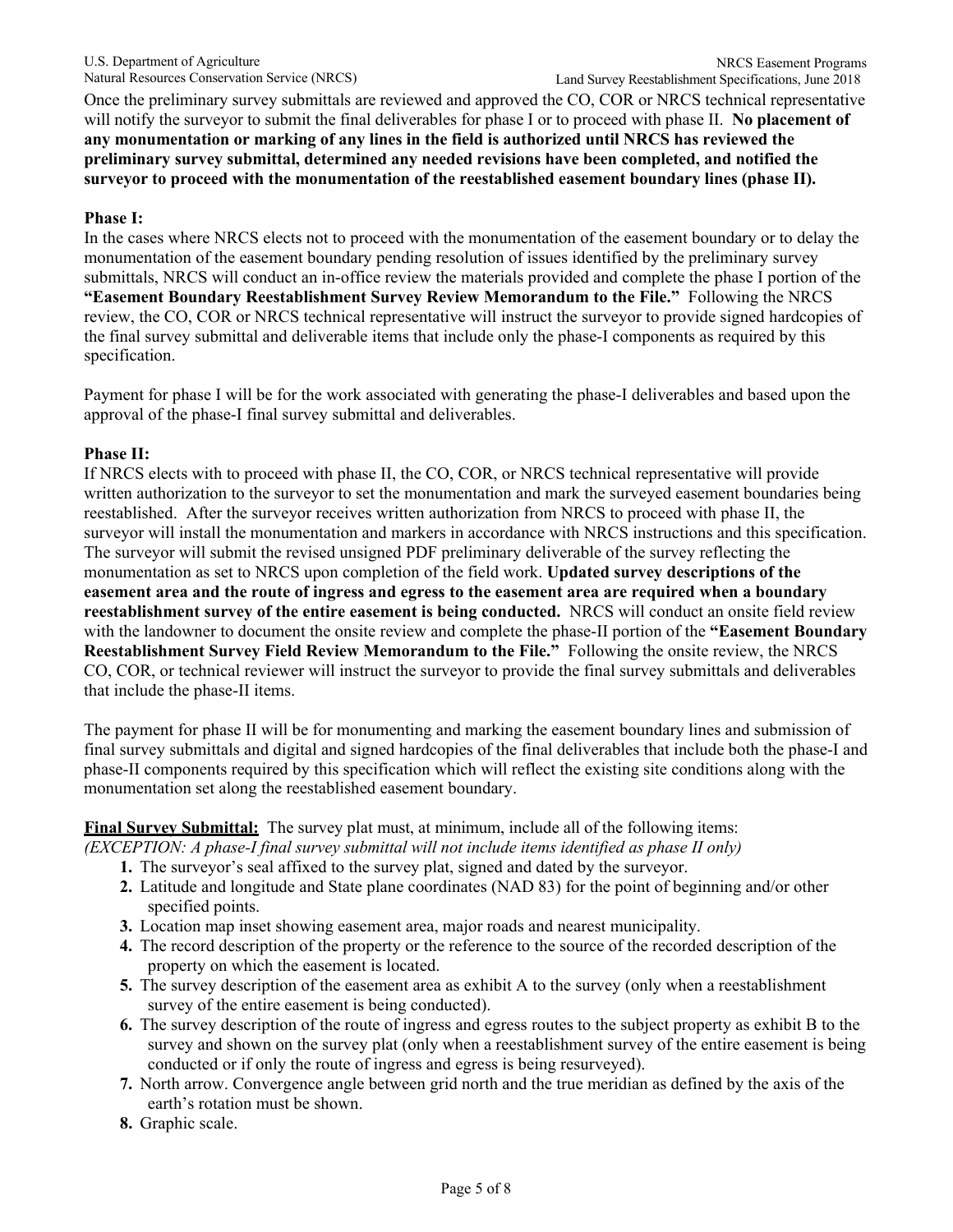- **9.** The point of beginning of the easement boundary and the point of beginning of the ingress and egress easement route, if applicable, must be clearly identified and noted as such. If the point of commencement differs from the point of beginning, it must be clearly identified and noted (only when a reestablishment survey of the entire easement is being conducted).
- **10.** The surveyor must identify all lines on the plat of survey by line type or note. The surveyor must indicate and cite the source of all lines copied from previous surveys, copied from tax maps, or plotted from deeds.
- **11.** Label adjoining properties listing landowner, recording information and property assessor identification information.
- **12.** Show and label State, county, and municipal boundaries that impact the easement area or ingress and egress routes.
- **13.** The direction of courses, shown in bearings to whole seconds of arc, and the distances to hundredths of feet for all courses, course tables may be used on the survey plat. All data will be referenced to the appropriate State plane coordinate system, referenced to the NSRS U.S. Survey Foot, and basis of bearing to grid north of the appropriate State plane coordinate system.
- **14.** The central angles, length of curves, radii, and the length and bearing of the long chords from the point of curvatures to the point of tangencies for each curve along the boundary line. Note: In addition, curves should be noted on the survey plat as either simple curves, compound curves, or spiral curves (also note if they are railroad or highway curves) curve tables may be used on the survey plat.
- **15.** Scale factor and geoid used for State plane coordinate values with note stating what portion of the survey was performed using GPS equipment, the precision of work in relative positional accuracy, and how GPS data was determined:
	- Type of GPS equipment used. Model number, manufacturer, and type of frequency.
	- Type of GPS survey preformed (static, RTK, adjusted RTK, etc.).
- **16.** Monuments identified as found, along with a description of the monument.
- **17. PHASE II ONLY:** Monuments identified as set, along with a description of the monument.
- **18.** Area of the surveyed easement.
- **19.** Observed evidence of possession or occupation and use by others on the subject parcel or across any boundary lines of the subject property.
- **20.** Major topographical features shown, such as highways, roads, field roads, railroads, trails, streams, creeks, and rivers that cross the subject property line.
- **21.** Recorded encumbrances, rights-of-way or other easements found when researching deeds for the subject or adjoining properties.
- **22.** Observed and field-located evidence of any easements, utilities, or infrastructure not addressed in 19, 20, and 21 above.
- **23.** Sufficient data, diagrams, maps, and survey ties to corners to indicate that the location of the boundaries and corners of the property were correctly surveyed and located, including diagrams to show that the PLSS section or sections were properly surveyed and subdivided to locate PLSS aliquot parts and PLSS lots.
- **24.** Name, registration number, address, and phone number of the professional land surveyor in responsible charge of the survey.
- **25.** Client name.
- **26.** Date survey was completed.
- **27.** Title block in lower right hand corner of plat to include NRCS easement agreement name and number with number in the following format: **XX-XXXX-XX-XXXXX**. The total acres in the easement will also be shown in this title block.
- **28.** Certification. The following statement must be included on each survey plat: "THIS IS TO CERTIFY THAT THIS EASEMENT BOUNDARY REESTABLISHMENT SURVEY, DONE BY THE UNDERSIGNED, WAS DONE ON THE GROUND IN ACCORDANCE WITH THE MOST RECENT MINIMUM STANDARDS FOR PROPERTY BOUNDARY SURVEYS AS SET FORTH BY THE **[insert name of State agency responsible for licensing surveyors]**. THE ACCURACY AND POSITION TOLERANCE ARE ALSO IN ACCORDANCE WITH RURAL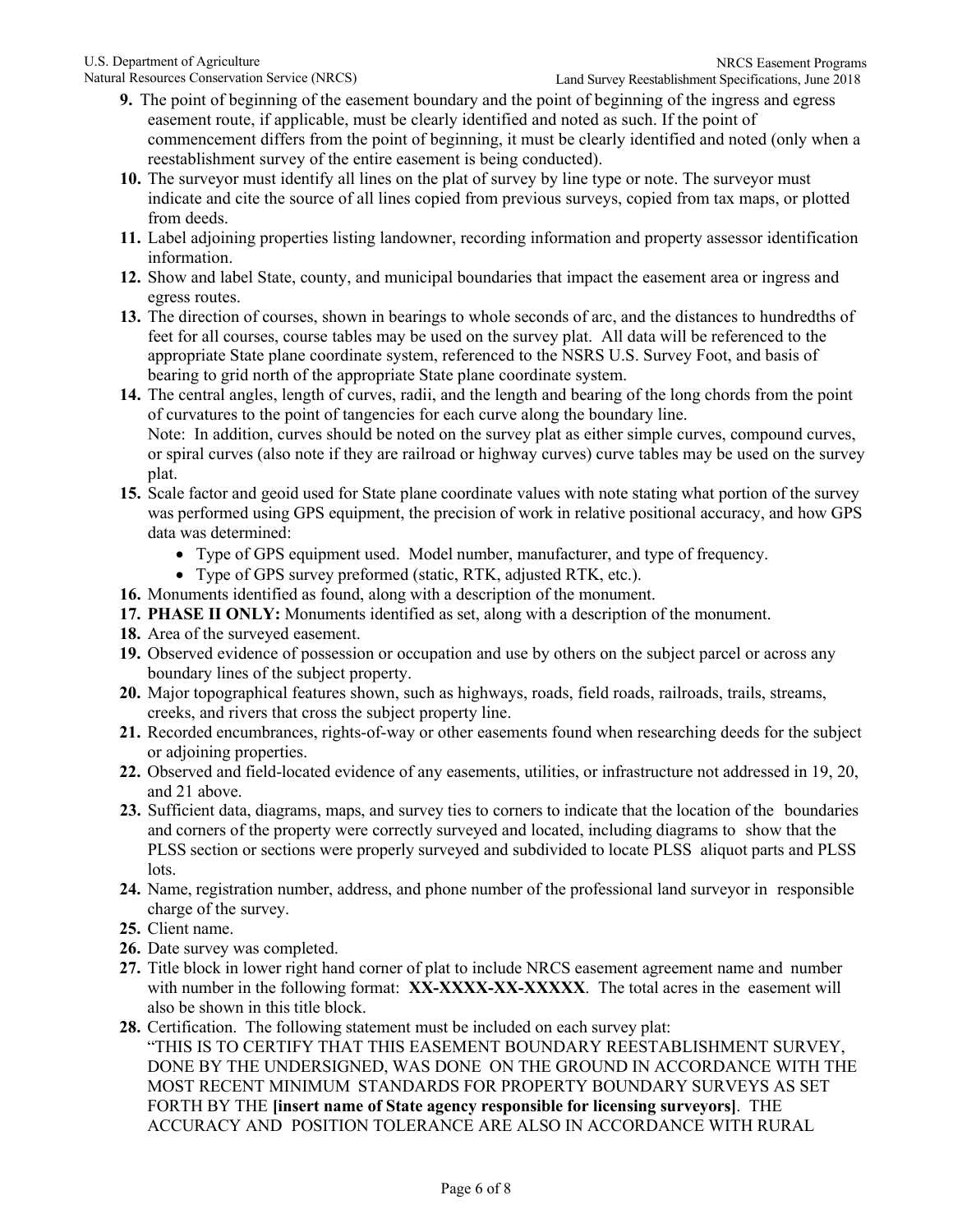Land Survey Reestablishment Specifications, June 2018 SURVEYS AND HAS BEEN MADE IN STRICT CONFORMITY WITH THE NATURAL RESOURCES CONSERVATION SERVICE EASEMENT PROGRAMS EASEMENT BOUNDARY REESTABLISHMENT SURVEY SPECIFICATIONS."

**29.** The plat and description will be titled **"Boundary Reestablishment Survey of NRCS Conservation Easement,** NRCS Agreement Number:  $\blacksquare$  on lands of

\_\_\_\_\_\_\_\_\_\_\_\_\_\_\_\_\_\_\_\_\_\_\_\_\_\_\_\_ (landowner name) prepared for USDA-Natural Resources

Conservation Service."

## **K. DELIVERABLES**

The surveyor must provide the following to the NRCS CO, COR, or technical representative by the date stated in the task order:

- **1.** Four original completed survey plat (24 inches by 36 inches) with required seal and signature. The surveyor must ascertain any special or particular requirements of the register of deeds in the county where the survey area is located as to the size of plat map required for recording and furnish plat maps of proper size for recording. Where multiple sheets are produced, also produce an index sheet showing entire survey area. Lettering must be large enough that it will remain legible after plat is reduced to the size required for recording.
- **2.** Four reduced signed (11- by 17-inch) of the survey plat.
- **3.** Four printed copies of the legal land descriptions of the easement area and ingress and egress routes depicted on the surveyor's survey plat *(only when a reestablishment survey of the entire easement is being conducted).*

The following must be included in the legal description (as exhibit A and B to the survey plat) of the property:

- A clear statement of the relationship between the described property and the survey control or the basis of the unique location
- The basis of bearings
- Metes and bounds descriptions that include bearings or azimuths and distances related to the horizontal measurement at the mean ground elevation for the line above sea level to allow for computation and mathematical closure and acreage
- Citations to the recording information or other identifying documentation for any maps, plats, or other documents referenced
- Detailed description of any natural or artificial monuments referenced
- Total acreage in easement area
- NRCS easement name and agreement number in the title
- **4.** Four copies of a computer-generated tabulation of bearings, distances, and coordinates around the easement area, with a closure statement indicating the cited bearings and distances meet acceptable State standards for survey closure accuracies. **When conducting a complete reestablishment survey of the entire easement area, the area of the easement must also be identified as described in section E.**

**Note:** The survey plat, legal description, and tabulation demonstrating acceptable survey closure must all consistently traverse the perimeter of the easement area and ingress and egress routes in the same direction and with the same starting and ending points.

**5.** In PLSS States, legible copies of the most recent and current GLO/BLM original survey plat and original field notes, or the GLO/BLM resurvey plat and field notes for the surveyed sections in which the easement area is located.

**Note:** Copies of the survey plats and notes need only include the full sections in which the easement area is located; in the metes and bounds States, copies of the original source documents creating the subject parcel in which the easement area is located are acceptable.

- **6.** The surveyor must provide a surveyor's report containing a narrative description of method used to locate points and theory of location applied in formulating the opinions as to the probable location of the boundaries and corners of the property.
- **7.** Compact disk containing an electronic copy of the following (all files must reference NRCS agreement number):